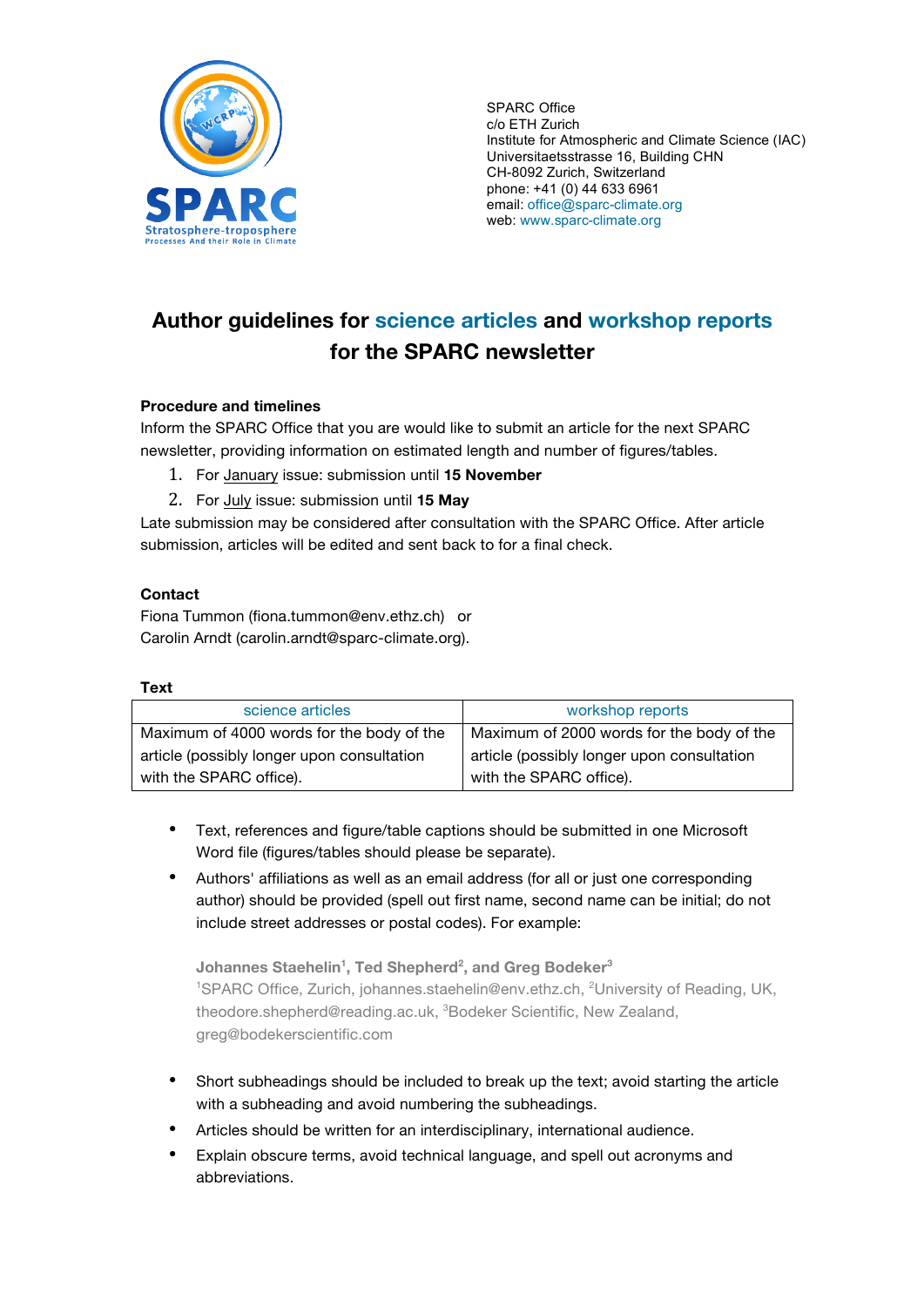- Avoid using footnotes.
- Use UK English.
- Keep acknowledgements as short as possible.

# **References**

- Limit references to the 8 most important publications (further references can, however, be included in the online version of the newsletter).
- Normally, only publications that are at least "in press" (and have a doi) will be listed. Other references can be cited in the text as "unpublished data".
- All references in the article should be cited with names and dates: (Schmidt *et al.*, 2005). Multiple references should be ordered by year (oldest first) and separated by a semi-column:

(Anthony *et al.*, 2010; Turner, 2008; Brand and Salini, 1965).

• References should be formatted as in the following examples, using "et al." if there are more than 4 authors, and for book editors:

#### *For Journal articles:*

Nair, P.J. *et al.*, 2012: Relative drifts and stability of satellite and ground-based stratospheric ozone profiles at NDACC lidar stations. *Atmos. Meas. Tech. Discuss.*, **5**, 471-516, doi:10.5194/amtd-5-471-2012.

Wang, H.J., D.M. Cunnold, and X. Bao, 1996: A critical analysis of SAGE ozone trends. *J. Geophys. Res.,* **101**, 12,495-12,514.

# *For book chapters:*

Solomon, S. *et al.* (eds.), 2007: Climate Change 2007 - The Physical Science Basis: Working Group I Contribution to the Fourth Assessment Report of the IPCC (Climate Change 2007), 1009 pp., Cambridge University Press, Cambridge, UK.

# *For SPARC publications:*

SPARC, 2006: SPARC Assessment of Stratospheric Aerosol Properties. L. Thomason and T. Peter (eds.), *SPARC Report*, **4**, WCRP-124, WMO/TD-No. 1295.

Harris, N.R.P., J.S. Staehelin, and R.S. Solarski, 2011: The New Initiative on Past Changes in the Vertical Distribution of Ozone. *SPARC Newsletter,* **37**, 23-26.

# **Figures/Tables**

- Provide Figures and Tables separately from the text body (NOT embedded).
- Figures are referred to in the text as **Figure X** or (**Figure X**), Tables as **Table Y** (or **Table Y**) (NOT Fig. or Tab.).
- Note that reprint of figures already published might require permission (at present just figures in Nature journals).
- Figures and graphs should be submitted electronically in an editable (vector) format (e.g., eps, pdf, ai, png), saved or exported directly from the software used to create them.